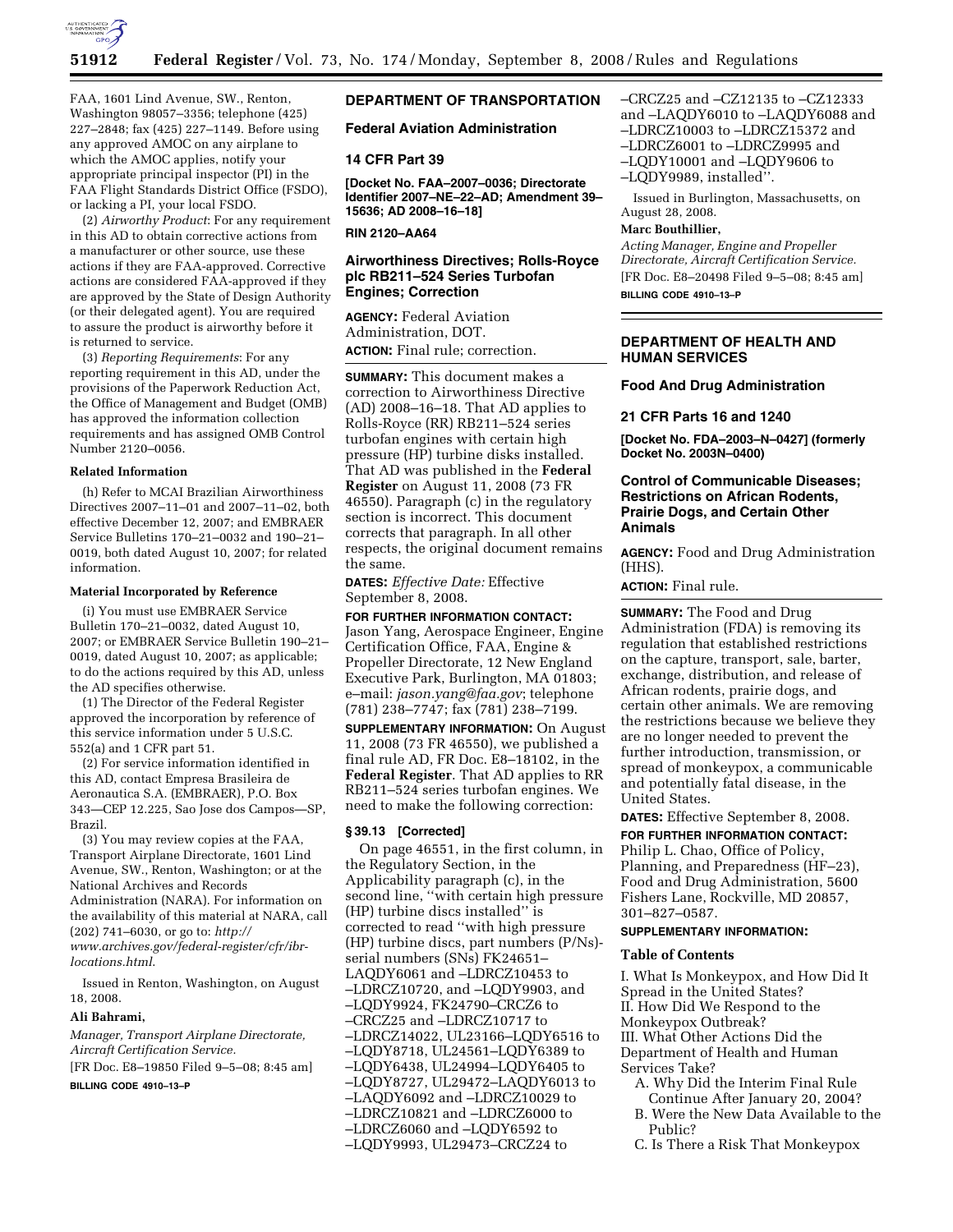Still Exists in the United States? IV. Given Recent Evidence, Is FDA Action Still Necessary?

- A. Are the Measures of the Interim Final Rule Needed Now to Prevent Disease Spread?
- B. How Many Comments Did We Receive?
- V. Environmental Impact Analysis
- VI. Analysis of Impacts
- VII. References
- VIII. Federalism

# **I. What Is Monkeypox, and How Did It Spread in the United States?**

Monkeypox is a sporadic, zoonotic, viral disease that occurs primarily in the rain forest countries in central and west Africa. (A zoonotic disease is a disease of animals that can be transmitted to humans under natural conditions.) The illness was first noted in a monkey in 1958 (which explains its name), but, in Africa, serologic evidence of monkeypox infection has been found in many other species, including some species of primates, rodents, and lagomorphs. Lagomorphs include animals such as rabbits. African rodents are considered to be the most likely natural host of the monkeypox virus (Ref. 1). In Africa, however, direct viral evidence of monkeypox has been found in only one native African rodent species (a rope squirrel), but this may be due to the limited scope of the ecologic studies that have been done in Africa (Ref. 1).

In humans, monkeypox is marked by rashes that are similar to those seen in smallpox; other signs and symptoms include a temperature at or above 99.3 degrees, chills and/or sweats, headache, backache, lymphadenopathy (a disease of the lymph nodes), sore throat, cough, and shortness of breath (Ref. 2). The disease's incubation period in humans is approximately 12 days (Ref. 3). In Africa, monkeypox has a mortality (death) rate in humans ranging from 1 to 10 percent of the people who become infected, although higher mortality rates have been seen.

In May and June of 2003, public health officials identified an outbreak of human monkeypox in the United States. Epidemiological and traceback investigations by State and Federal agencies revealed that the patients became infected primarily as a result of contact with prairie dogs that had contracted monkeypox from diseased African rodents. The investigations indicated that a Texas animal distributor imported a shipment of approximately 800 small mammals from Ghana on April 9, 2003. This shipment contained 762 African rodents, including rope squirrels (*Funiscuirus* 

sp.), tree squirrels (*Heliosciurus* sp.), Gambian giant pouched rats (*Cricetomys*  sp.), brushtail porcupines (*Atherurus*  sp.), dormice (*Graphiurus* sp.), and striped mice (*Hybomys* sp.). Some of these African animals were infected with monkeypox, and laboratory testing confirmed the presence of monkeypox in several rodent species, including two Gambian giant pouched rats, nine dormice, and three rope squirrels (Ref. 23). Of the 762 rodents from the original shipment, 584 were traced to distributors in 6 states. A total of 178 African rodents could not be traced beyond the point of entry in Texas because records were not available (Ref. 4).

Some African rodents made their way to an animal distributor in Illinois who also sold prairie dogs (Ref. 5). The Illinois animal distributor had approximately 200 prairie dogs. Thirtynine of these prairie dogs, along with one Gambian giant pouched rat, went to another animal distributor in Wisconsin in early May, 2003; it was at this time that several prairie dogs appeared to be ill, and several of the animals died (Ref. 5). By late May, the first human cases began to appear in Wisconsin (including the Wisconsin animal distributor), with other human cases appearing later in Kansas, Missouri, Illinois, Indiana, and Ohio (Refs. 5 and 6).

Of the 200 prairie dogs that were at the Illinois animal distributor, only 93 were able to be traced during the traceback investigation (Ref. 4).

The 2003 monkeypox outbreak in the United States eventually resulted in 72 human cases, with 37 of those cases being laboratory-confirmed (Ref. 7). Most patients had direct or close contact with prairie dogs. For example, 28 children at an Indiana day care center were exposed to 2 prairie dogs that later became ill and died. Twelve of these exposed children reported handling or petting the prairie dogs, and seven of these children later became ill with symptoms that were consistent with monkeypox infection (Ref. 7). In Wisconsin, more than half of the human monkeypox cases occurred through occupational exposure to infected prairie dogs, with veterinary staff being at greater risk of acquiring monkeypox than pet store employees (Ref. 21). The human cases in the United States included children as young as 3 years old, and 19 people were hospitalized, although some were hospitalized primarily for isolation purposes (Ref. 6). The initial signs or symptoms seen in some patients included skin lesions or fever with drenching sweats and severe chills (Ref. 5). Other signs and symptoms seen most often included:

- Headache;
- Persistent cough;
- Lymphadenopathy; and
- Sore throat (Ref. 5).

Less frequent signs and symptoms included:

- Pharyngitis;<br>• Tonsillar hy
- Tonsillar hypertrophy;<br>• Tonsillar erosions:
- Tonsillar erosions;
- Malaise;
- Mild chest tightness;
- Diarrhea;
- Myalgias;
- Back pain;
- Nasal congestion;
- Blephartis; and
- Nausea (Ref. 5).

In general, the human cases in the United States were milder than those seen in Africa (Ref. 6), and patients who had been vaccinated against smallpox appeared to have milder cases compared to those who had not been vaccinated against smallpox. However, two children suffered serious clinical illnesses. One child had severe encephalitis that improved during a 14 day hospital stay, and another child had pox lesions on many parts of her body, including lesions inside her mouth and throat which created difficulty in breathing and swallowing (Refs. 6, 9, and 19). At least 5 patients (3 adults and 2 children) had temperatures greater than or equal to 38.3  $\mathrm{C}$  (100.94  $\mathrm{F}$ ) and rashes comprised of 100 or more lesions (Ref. 9). One adult patient remained symptomatic for approximately 5 months; the patient became asymptomatic only after having a corneal transplant (Ref. 9).

# **II. How Did We Respond to the Monkeypox Outbreak?**

On June 11, 2003, the Director of the Centers for Disease Control and Prevention (CDC) and the Commissioner of Food and Drugs, under 42 CFR 70.2 and 21 CFR 1240.30 respectively, issued a joint order (Refs. 10 and 11) prohibiting, until further notice, the transportation or offering for transportation in interstate commerce, or the sale, offering for sale, or offering for any other type of commercial or public distribution, including release into the environment, of:

- Prairie dogs (*Cynomys* sp.);
- Tree squirrels (*Heliosciurus* sp.);
- Rope squirrels (*Funisciurus* sp.);
- Dormice (*Graphiurus* sp.);

• Gambian giant pouched rats (*Cricetomys* sp.);

• Brush-tailed porcupines (*Atherurus*  sp.), and

• Striped mice (*Hybomys* sp.). The June 11, 2003, order did not apply to the transport of listed animals to veterinarians or animal control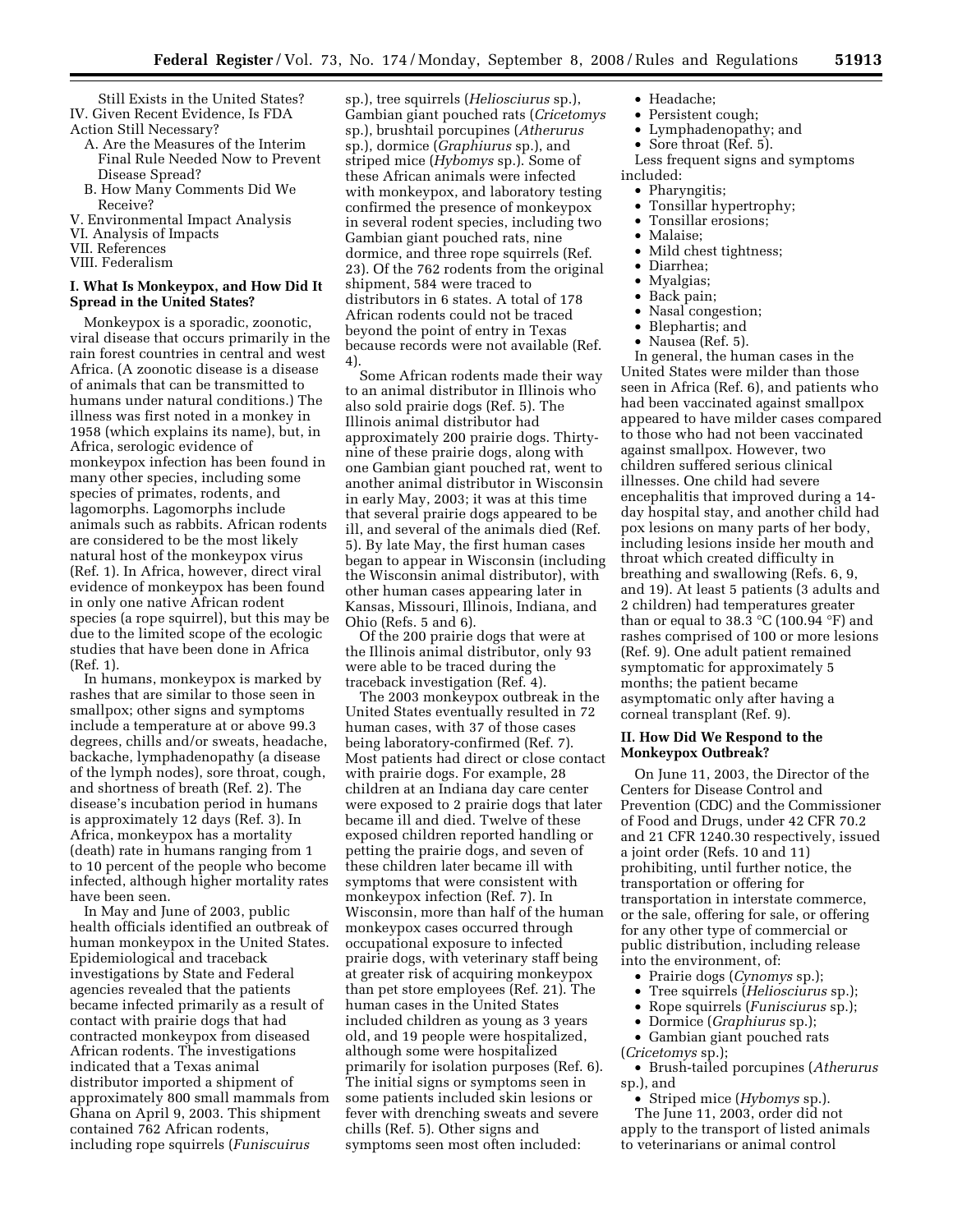officials or other entities pursuant to guidance or instructions issued by Federal, State, or local government authorities. In addition, under 42 CFR 71.32(b), CDC implemented an immediate embargo on the importation of all rodents (order *Rodentia*) from Africa.

FDA and CDC issued the June 11, 2003, order to address quickly what was then a new and rapidly developing monkeypox outbreak (Ref. 11). As the two agencies became more experienced with the order and more knowledgeable about the monkeypox outbreak, it became apparent that we and CDC needed a regulatory approach to prevent the monkeypox virus from becoming established and spreading in the United States and to modify the June 11, 2003, order, such as creating exemption procedures to accommodate special circumstances. Consequently, on November 4, 2003 (68 FR 62353), FDA and CDC issued an interim final rule that superseded the June 11, 2003, order. The interim final rule created two complementary regulations. First, with respect to certain animals that are in the United States, the interim final rule added 21 CFR 1240.63 entitled ''African rodents and other animals that may carry the monkeypox virus.'' Second, for African rodents that are being imported or offered for import to the United States, the interim final rule added 42 CFR 71.56 that is also entitled ''African rodents and other animals that may carry the monkeypox virus.'' We are responsible for 21 CFR 1240.63, and CDC is responsible for 42 CFR 71.56; both sets of regulations are intended to prevent the further introduction, establishment, and spread of the monkeypox virus in the United States.

We also indicated that we would revoke or amend, as warranted, all or parts of 21 CFR 1240.63 if we concluded that monkeypox is eradicated or adequately controlled so that the virus does not become established in the United States (see 68 FR at 62359).

We issued the interim final rule under section 361 of the Public Health Service Act (PHS Act) (42 U.S.C. 264). Section 361 of the PHS Act gives the Secretary of Health and Human Services (the Secretary) the authority to make and enforce regulations to prevent the introduction, transmission, or spread of communicable diseases from foreign countries into the States or from one State to another State.

# **III. What Other Actions Did the Department of Health and Human Services Take?**

# *A. Why Did the Interim Final Rule Continue After January 20, 2004?*

The preamble to the interim final rule stated that:

Monkeypox is endemic in parts of Africa. Therefore, we do not anticipate revoking the prohibition on import of African rodents and any other animals that the Director of CDC has specified under 42 CFR § 71.56(a)(1)(i). However, FDA will revoke or amend, as warranted, all or parts of 21 CFR § 1240.63 if FDA concludes that monkeypox is eradicated or adequately controlled so that the virus does not become established in the United States. FDA's decision would depend on scientific principles for controlling zoonotic diseases. For example, if the incubation period is known, then it would be prudent to continue the restrictions for a time period that is double the incubation period to ensure that there is little further risk of infection or restarting the monkeypox outbreak. CDC tests on some animals involved in the original April 9, 2003, shipment from Ghana suggest that, insofar as dormice are concerned, the incubation period may be as long as 2.5 months. If FDA rounds this time frame up to 3 months, and then doubles the incubation period, there would appear to be little further risk of infection after 6 months had passed with no further evidence of monkeypox identified, and FDA would be able to take actions to revoke or amend 21 CFR § 1240.63. The last infected animal from the April 9, 2003, shipment that died from monkeypox died on July 20, 2003. There have been no identified monkeypox cases in animals or people in the United States since that date. If no further monkeypox cases are identified in the United States, and if there is no new information warranting an extension of the 6-month time period, FDA intends to revoke or amend 21 CFR § 1240.63 as early as January 20, 2004, which will be six months after July 20, 2003. At that time, if FDA decided to revoke or amend 21 CFR § 1240.63, it would publish an appropriate document (such as a proposed rule or direct final rule) in the **Federal Register**. FDA invites comments on this approach.

(Id. at page 62359.) However, the preamble to the interim final rule also cautioned that:

We emphasize that any possible revocation or amendment of 21 CFR § 1240.63 may also depend on new data or new developments. For example, various animal studies are being conducted to learn more about the incubation period and transmission dynamics of monkeypox. If those studies suggest that the period for incubation and transmission may be longer than 2.5 months, FDA could decide to recalculate the date on which it might revoke or amend 21 CFR § 1240.63. Studies are also underway to determine whether certain species that may be infected with the virus, but not display any symptoms, can infect other species. To illustrate how the virus could spread from an asymptomatic animal, assume that an animal

can carry the monkeypox virus, but that the animal does not develop monkeypox. If that animal later comes into contact with prairie dogs, a species which is already known to be susceptible to monkeypox, then the prairie dogs could become infected, and another monkeypox outbreak in prairie dogs could erupt. Again, if the CDC studies suggest that species can be asymptomatic, but still infectious, those results could cause FDA to recalculate the date on which it could revoke or amend 21 CFR § 1240.63. (Id.)

After the interim final rule's publication in the **Federal Register** on November 4, 2003, CDC notified us that it had test information that warranted our continued application and enforcement of 21 CFR 1240.63. This information confirmed monkeypox virus infection in several prairie dogs and in a few animals from other species, including a Gambian giant pouched rat, dormice, rope squirrels, a ground hog, a South American opossum, and a chinchilla. Some of these infections were subclinical (the animal was infected with the virus, but did not appear to be ill). Some of this preliminary information subsequently appeared in peer-reviewed scientific journal articles, and, in a **Federal Register** notice dated February 21, 2007 (72 FR 7825), we announced the addition of those articles and other recent journal articles to the docket. However, follow-up investigations confirmed that the human monkeypox cases in the United States were not associated with exposure to any animals except prairie dogs.

CDC also was monitoring the progress of a human case where a patient had developed monkeypox in late June 2003, but still had symptoms 5 months later. Conjunctival swabs from this patient were positive (following polymerase chain reaction (PCR) analysis) at 139 days after onset and culture positive at 126 days after onset. This patient eventually required a corneal transplant (see Ref. 9 which discusses this case briefly).

We also note that, when we wrote the interim final rule, efforts were continuing to track down animals from the original African shipment as well as prairie dogs from the Illinois distributor. Ultimately, over 170 African rodents from that shipment and 103 prairie dogs from the Illinois distributor were never recovered or located.

## *B. Were the New Data Available to the Public?*

In the **Federal Register** of April 14, 2004, the Department of Health and Human Services published a notice announcing that the Secretary's Council on Public Health Preparedness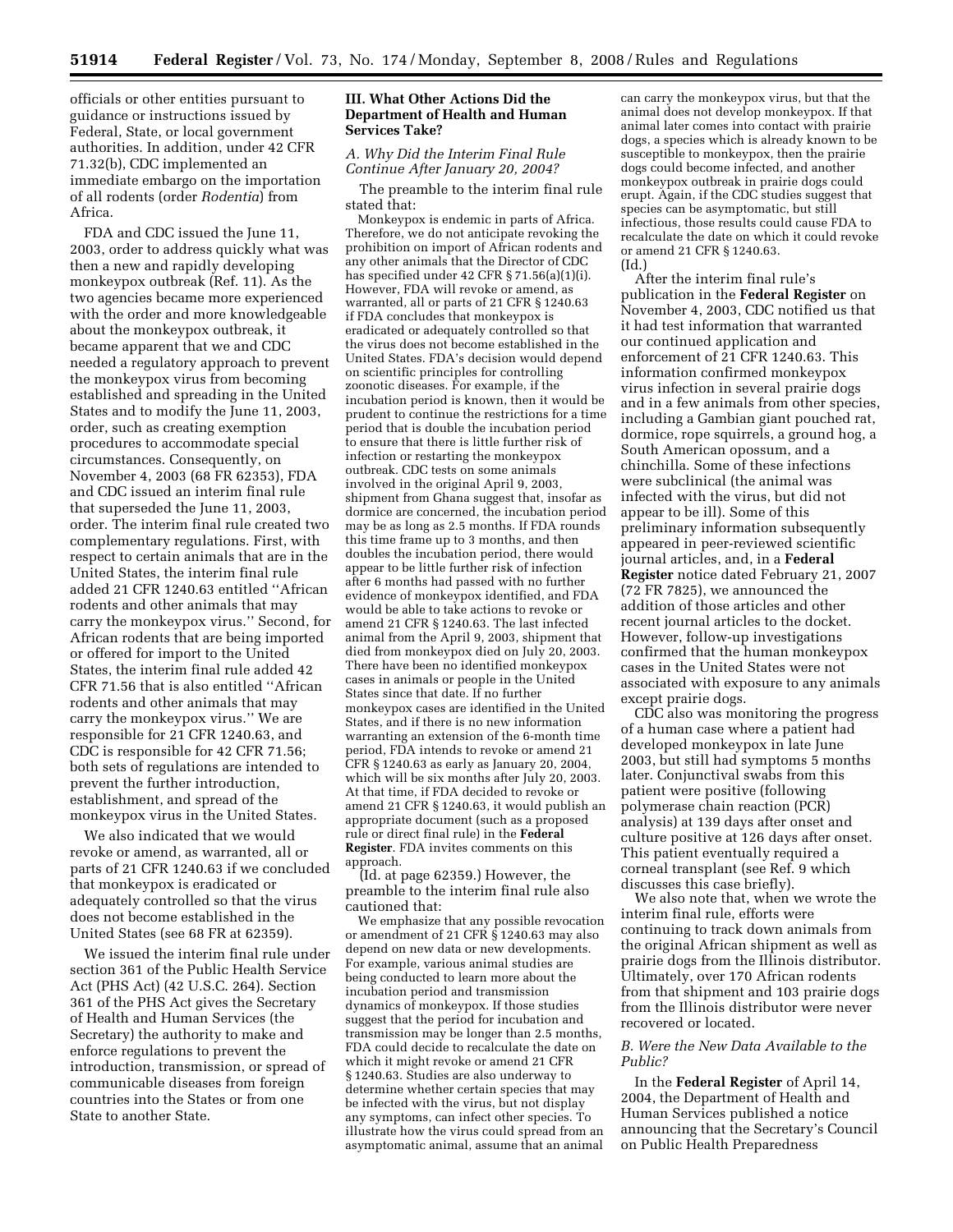(Secretary's Council) would hold a public meeting where one topic would be ''Transport of Possibly Infected Exotic Animals'' (see 69 FR 19854 (April 14, 2004)). The Secretary's Council invited FDA and CDC to make presentations regarding the interim final rule. FDA made a presentation to the Secretary's Council seeking its advice on assessing the risk of monkeypox in the United States so that we could determine the appropriate way to manage that risk. CDC presented information concerning the new data, thus making the data publicly available. The Secretary's Council did not assess the risk of monkeypox; it recommended instead that the interim final rule's restrictions on prairie dogs and certain African rodents remain in place, although it also recommended that we make minor clarifications or changes to the rule so that prairie dog owners could take their animals to receive veterinary care and to transport their animals in certain situations. The Secretary's Council did not issue its recommendations in writing.

# *C. Is There a Risk That Monkeypox Still Exists in the United States?*

From mid-2004 through 2007, more information regarding the 2003 monkeypox outbreak appeared in the scientific and medical literature. For example, two scientific articles demonstrated that the monkeypox virus easily infected prairie dogs and that infection in prairie dogs could occur through contact or through inhalation (Refs. 13 and 17). Another article described the laboratory evaluation of animals associated with the monkeypox outbreak; the authors examined tissue samples from 249 animals of 26 different species and found the monkeypox virus in 33 animals (Ref. 23). These animals included three rope squirrels, two Gambian giant pouched rats, and nine dormice from the shipment of African rodents (Ref. 23). Additionally, 14 of 20 prairie dogs tested were PCR positive for the monkeypox virus deoxyribonucleic acid (DNA), and infectious virus was recovered from 9 of 11 prairie dogs (Ref. 23). In general, prairie dogs also had higher levels of monkeypox virus or monkeypox virus DNA than other animal species (Ref. 23). The authors also found monkeypox virus DNA in tissues of other animal species housed at the Illinois establishment; this suggested that monkeypox could infect several animal species (Ref. 23). The article also described the limited, livetrapping of wild animals that the United States Department of Agriculture's Wildlife Service and the United States

Geologic Survey's National Wildlife Health Center completed after the United States monkeypox outbreak. Trapping of 201 animals occurred at sites located near where six human monkeypox cases (and associated captive prairie dogs) in Wisconsin occurred. No evidence of orthopox virus infection in any of these animals was detected. (The term ''orthopox virus'' refers to a genus (a term used in biology to denote a type or group that is above that of a species) of poxviruses. Examples of orthopox viruses include monkeypox virus, cowpox virus, and the variola virus; the variola virus causes smallpox.) The Illinois Wildlife Services program conducted further trapping studies in Illinois at three locations linked by trash disposal routes to the Illinois animal distributor. Fortythree animals were trapped, and all were negative for evidence of orthopox virus infection (Ref. 23).

Other articles (Refs. 14, 15, and 9) shed more light as to why the 2003 outbreak in the United States was not as deadly as those seen in Africa; for example, there are two different strains (or ''clades'') of the monkeypox virus, and the virus that appeared in the United States was representative of the less virulent (and less transmissible between humans) strain insofar as humans are concerned (Refs. 14 and 20). The risk of infection in humans correlated with the type of exposure to infected prairie dogs, and most human cases in the United States were associated with direct contact to (specifically the handling of) infected prairie dogs (Refs. 16 and 22). Children (persons under 18 years old) who were infected were more likely to be hospitalized in intensive care compared to infected adults (Ref. 9). Additionally, while some adults had received smallpox vaccinations before 1972, it is unclear as to whether childhood smallpox vaccinations offer durable protection against monkeypox. Some articles indicated that there did not appear to be significant differences in serious clinical observations or complications between vaccinated and unvaccinated adults (Ref. 9 and 20), yet another suggested that an individual's history of smallpox vaccination might protect against monkeypox illness (Ref. 21). In brief, the recent publications validate and reinforce the facts that:

• Prairie dogs are easily infected with the monkeypox virus, and infected prairie dogs have higher levels of monkeypox virus than other infected animals;

• Human cases in the United States were linked to contact with infected prairie dogs; and

• Monkeypox is a serious disease, particularly in children, but the virus implicated in the United States was representative of the less virulent and less transmissible between humans strain.

More significantly, one recent article assessed the risk for monkeypox associated with domestic trade in certain animal species in the United States (Ref. 18). The authors evaluated the data and uncertainties concerning monkeypox and its potential spread to animal and human populations in the United States and characterized in a qualitative analysis the probability of harm based on that data. They concluded that the risk for further domestically acquired human infections is low with the restrictions that FDA and CDC had established. The authors noted that there have been no new cases in humans or animals in the United States since the outbreak, despite the likelihood that some surviving infected animals may have been kept alive by pet owners or dealers. However, there have been no prospective surveillance activities that would fully address this question.

# **IV. Given Recent Evidence, Is FDA Action Still Necessary?**

*A. Are the Measures of the Interim Final Rule Needed Now to Prevent Disease Spread?* 

As we explained in the preamble to the interim final rule, we issued the interim final rule under section 361 of the Public Health Service Act (PHS Act) (42 U.S.C. 264) (see 68 FR at 62360) to prevent the spread of communicable disease. Section 361 of the PHS Act authorizes the Secretary to make and enforce such regulations as judged necessary to prevent the introduction, transmission, or spread of communicable diseases from foreign countries into the States or from one State to another State. We may regulate intrastate transactions under this authority as appropriate (see *State of Louisiana* v. *Mathews*, 427 F. Supp. 174 (E.D. La. 1977)).

We have invoked section 361 of the PHS Act to regulate various activities and articles. For example, we have invoked this authority to prevent the transmission of communicable disease through certain shellfish, turtles, certain birds, and human tissue intended for transplantation (see 21 CFR 1240.60 (molluscan shellfish), 1240.62 (turtles), 1240.65 (psittacine birds), and 1270.1 through 1270.43 (human tissue)).

Our regulations, at 21 CFR 1240.30, provide further insight as to when we will use our communicable disease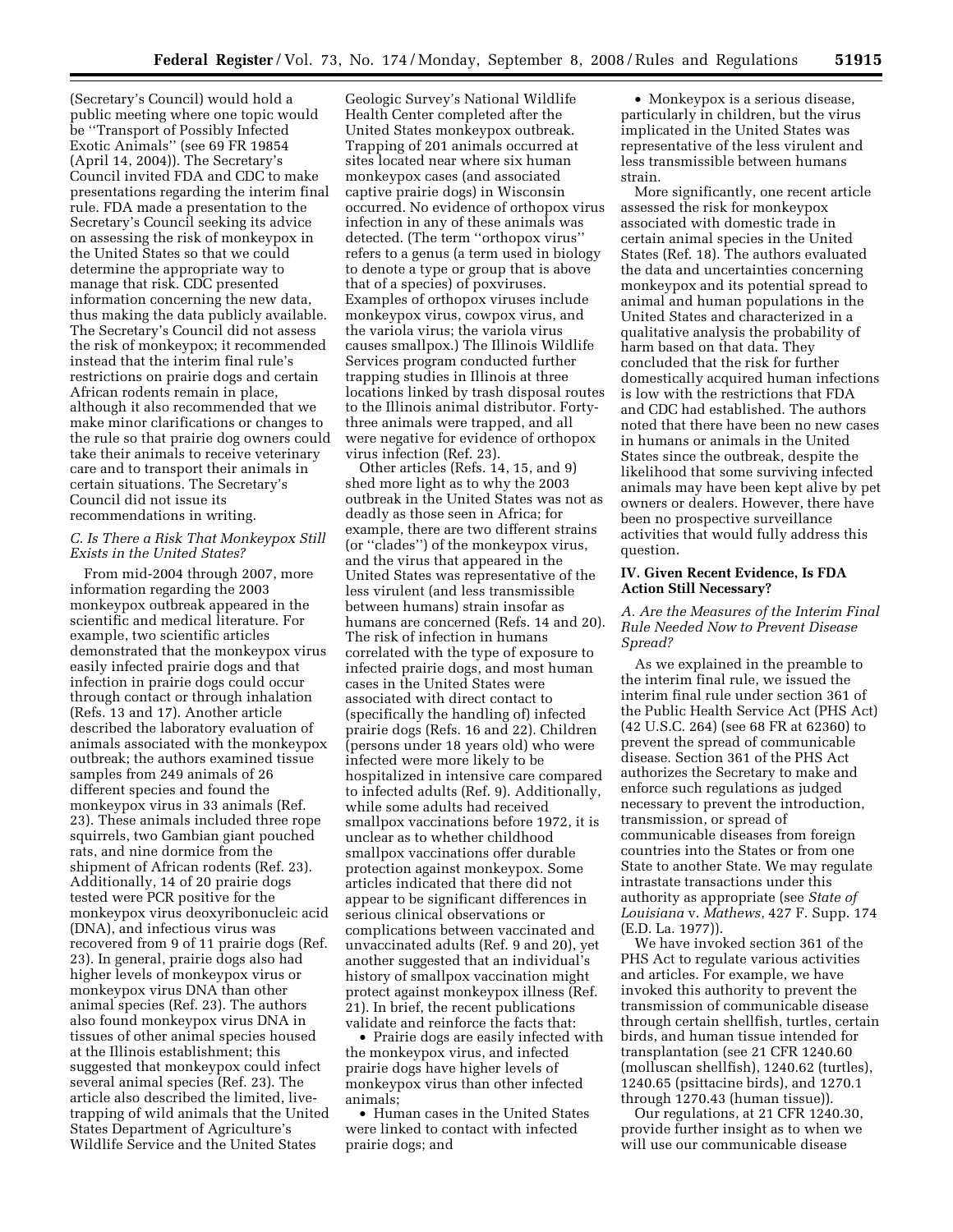authority. The regulation, in relevant part, states that:

Whenever the Commissioner of Food and Drugs determines that the measures taken by health authorities of any State or possession (including political subdivisions thereof) are insufficient to prevent the spread of any of the communicable diseases from such State or possession to any other State or possession, he may take such measures to prevent such spread of the diseases as he deems reasonably necessary \* \* \*

Thus, when we issued the June 11, 2003, order and later issued the interim final rule, we acted because we determined that measures taken by State health authorities, in 2003, were insufficient to prevent the spread of monkeypox. We took those actions because infected and potentially infected animals were crossing State lines, and human cases were appearing in several States; the multi-state impact, as well as the then-rapidly developing outbreak, indicated that measures taken by individual States would be insufficient to prevent the spread of monkeypox.

The risk assessment published in 2006, however, suggests that the risk of further monkeypox transmission from the original events of 2003, particularly to humans, in the United States is low. Consequently, based on that low risk, we believe that the import controls of CDC's interim final rule in 42 CFR 71.56 and routine State surveillance and disease prevention measures should be sufficient to prevent further human and animal monkeypox cases. Therefore, we have concluded that the domestic controls in 21 CFR 1240.63 are no longer necessary, and we are removing our regulation.

Please note that this revocation pertains solely to FDA's provisions at 21 CFR 1240.63; the requirements imposed by the CDC at 42 CFR 71.56 remain in effect.

### *B. How Many Comments Did We Receive?*

The interim final rule provided an opportunity for public comment; this comment period expired on January 20, 2004. We received over 570 comments on the interim final rule. We received comments from State government agencies or departments, zoos, zoological associations, animal interest groups, animal breeders, animal vendors, and individuals, including foreign citizens. The comments reflected a wide array of differing and sometimes conflicting opinions. For example, most, but not all, State agencies supported the rule. Most State agencies appreciated Federal efforts in responding to the monkeypox outbreak, but one State agency criticized the rule as interfering

with the State's wildlife management obligations, and another State agency commented that it, rather than FDA, should operate a permit system that would enable certain animals to move within a State. As another example, many individuals commenting on the rule either captured, sold, owned, or wanted to own prairie dogs and objected strongly to the rule's impact on the prairie dog trade and to continuing the rule. In contrast, a few individuals supported the rule and advocated more stringent measures regarding the pet trade, including animals that the interim final rule did not address.

The comments also varied in their complexity and familiarity with the rule. For example, the American Zoo and Aquarium Association (AZA) recommended a specific change in the rule for AZA-accredited zoological parks because of the quarantine protocols used by AZA-accredited zoos; the AZA included its detailed accreditation standards as part of its comment. In contrast, many comments simply expressed their strong objections to the rule, particularly as it applied to prairie dogs, without explaining the reasons for their objections, discussing any specific regulatory provision, or suggesting any alternative approaches. Some comments advocated defiance or violations of the rule. Several comments denied that monkeypox is a serious disease, although they offered no evidence to contradict the scientific or medical reference we had cited. Other comments criticized the rule or FDA harshly, yet some criticisms pertained to issues that were not in the interim final rule or to actions, statements, or positions that were mistakenly attributed to us. For example, some comments accused us of killing or conspiring to kill prairie dogs. Virtually none of these comments mentioned any other animal covered by the interim final rule, and none offered any evidence to support their accusations.

Additionally, we received over 120 more comments on a notice that appeared in the **Federal Register** on February 19, 2004 (69 FR 7752). The notice was a routine opportunity for public comment on the information collection provisions in a rule pursuant to the Paperwork Reduction Act of 1995. In this particular case, the notice pertained to the information we were requiring from persons who wanted our permission to capture, offer to capture, transport, offer to transport, sell, barter, or exchange, or offer to sell, barter, or exchange, distribute, offer to distribute, and/or release into the environment any animals covered by the rule. Specifically, the notice sought comment

on the numerical estimates pertaining to the permit information, such as the estimated number of persons who would request a permit, the number of hours they would spend in preparing a permit request, the frequency at which permit requests would be submitted, etc. Most comments either interpreted or treated the notice as either a new opportunity to comment on the interim final rule or as finalizing the interim final rule. As a result, almost all comments submitted in response to the Paperwork Reduction Act notice focused on whether the interim final rule should remain in effect and did not address the collection of information under the Paperwork Reduction Act or any of our Paperwork Reduction Act estimates. Even though most comments submitted in response to the February 19, 2004, notice were not relevant to the Paperwork Reduction Act and were submitted months after the interim final rule's comment period had expired, we considered those comments in addition to the comments that were submitted in response to the interim final rule.

Finally, we received seven comments in response to a **Federal Register** notice which we published on February 21, 2007 (72 FR 7825). The notice added new information, primarily in the form of peer-reviewed scientific literature, to the administrative record, and we invited comment on the information being added. Of the seven comments, only one addressed a specific new reference. (The comment challenged the risk assessment article discussed earlier in section III.C of this document. The comment opined that the article ''may underestimate the potential disease transmission risk associated with wildcaught prairie dogs,'' but did not challenge the authors' methodology or the authors' conclusion that the risk of monkeypox associated with the 2003 introduction of the virus into the United States was low. Rather, the comment noted a risk of transfer or importation of infectious pathogens risk remains due to illegal importation of animals, as well as the risk that domestic wild animals, particularly prairie dogs, may be a source for diseases other than monkeypox, such as plague and tularemia. The comment argued that there is no way to estimate the degree of illegal importation of African rodents or the legal importation of other potentially infected species. We note that the article does address each of these points.) Most comments discussed issues that were outside the scope of the **Federal Register** notice of February 21, 2007, such as urging FDA to retain its regulation, discussing the invasive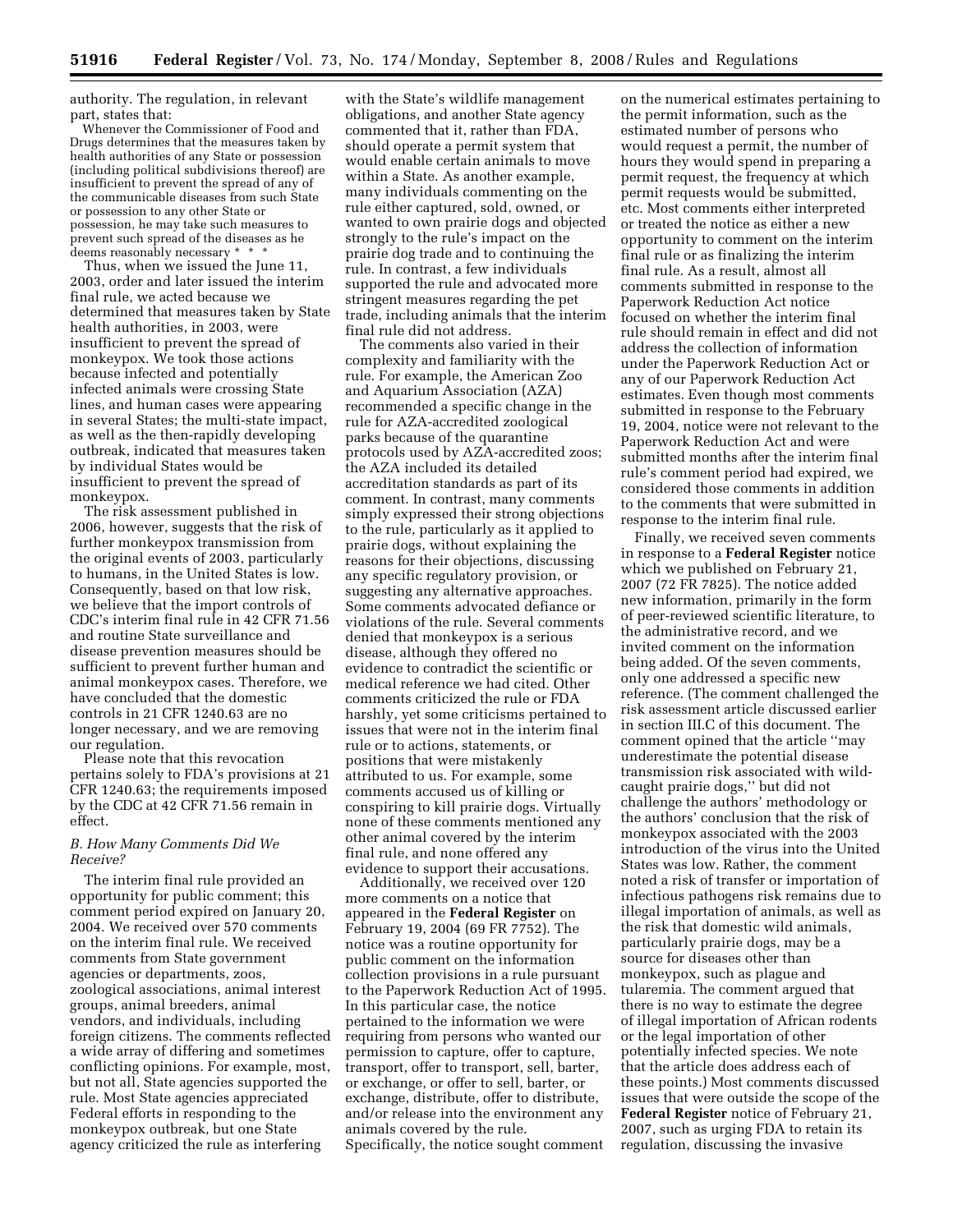species potential of a Gambian Giant Pouched Rat population located in Florida, discussing plague and tularemia in prairie dogs, or discussing the pet trade, zoonotic diseases generally, or gaps in Federal authority.

Given our decision to remove the regulation based on the current evidence and circumstances, we will not respond in detail to all of the comments that opposed the rule. However, we would like to clarify a few points as follows:

• Many individuals believed that the rule was unfair because the Federal Government did not act against other animals that are capable of transmitting disease to humans. These individuals often argued that the Federal Government did not ''ban'' cows despite bovine spongiform encephalopathy (BSE, or ''mad cow disease'') disease; dogs despite rabies; birds due to West Nile virus; or other animals associated with zoonotic diseases. Some claimed that we were discriminating against prairie dogs because they believed a rabbit had been infected with monkeypox, yet we did not include rabbits in the rule.

As a preliminary matter, the existence of other zoonotic diseases does not, and cannot, mean that we must treat all diseases in the same manner and at the same time. We agree that BSE and several other diseases cited by the comments raise public health concerns, but that fact does not mean that we are compelled to promulgate regulations for other or all zoonotic diseases before we can issue regulations to deal with monkeypox. In addition, it is important to note that monkeypox, as we stated in the preamble to the interim final rule (see 68 FR at 62353), is a zoonotic disease that, until mid-2003, occurred in central and west Africa. The monkeypox virus' appearance in the United States demanded our immediate attention because monkeypox is a potentially fatal disease in humans, so it was important to prevent the virus from becoming established in the United States. West Nile virus is an example of how a virus can become established in the United States and result in sickness and death. Before 1999, West Nile virus had not been recorded in the United States; in 2002 alone, more than 4,000 Americans had become ill, and 284 had died (see 68 FR at 62361). Many animal species also suffered as the West Nile virus became established in the United States (id.).

To put it another way, unlike most of the pathogens or factors responsible for the diseases cited by the comments, the monkeypox virus was new to the United States in 2003, and (unlike West Nile

virus) could be controlled through regulation of human activity; as a result, a regulatory approach was taken that we anticipated would prevent the virus from becoming established in the listed animal populations or in other domestic animal populations. To the best of our knowledge, the efforts undertaken in 2003 were fully successful.

We also wish to point out that, contrary to the comments' assumptions, we have taken regulatory action regarding other animals and other diseases. Those regulatory actions varied depending on the risk presented. For example, we have issued regulations restricting the sale and commercial distribution of turtles (21 CFR 1240.62) and restricting the transportation of psittacine birds (21 CFR 1240.65) because of their potential to transmit certain diseases to humans. We prohibited the use of mammalian protein in ruminant feed (21 CFR 589.2000) and have taken a number of additional actions to reduce the potential risk of BSE in cattle (see, e.g., 72 FR 1582 (January 12, 2007) (proposed rule to prohibit the use of certain cattle material in or in the manufacture of drugs intended for use in ruminant animals); 70 FR 58570 (October 6, 2005) (proposed rule to prohibit the use of certain cattle origin materials in the food or feed of all animals); 69 FR 58448 (September 30, 2004) (notice of availability of a guidance titled ''Use of Material from Bovine Spongiform Encephalopathy-Positive Cattle in Animal Feed''); 69 FR 42288 (July 14, 2004) (advance notice of proposed rulemaking inviting comment on Federal measures to mitigate BSE risks)). We also have taken action to prohibit the use of certain cattle material (such as brain, skull, eyes, spinal cord, and other material) in human food to minimize human exposure to materials that are highly likely to contain the BSE agent (see 69 FR 42256 (July 14, 2004); see also 69 FR 42275 (July 14, 2004) (proposed rule to require manufacturers and processors of human food and cosmetics that are manufactured from, processed with, or otherwise contain material from cattle to establish and maintain records sufficient to demonstrate that the food or cosmetic is not manufactured from, processed with, or does not otherwise contain prohibited cattle materials)). Thus, we have taken regulatory actions when necessary to protect the public health, and the nature of the risk presented shaped our regulatory response to that risk.

Finally, insofar as rabbits and monkeypox are concerned, we acknowledge that a report issued as the

2003 outbreak was unfolding (Ref. 24) suggested that a rabbit might have transmitted the monkeypox virus to a human. However, subsequent tests on the rabbit in question and the human patient proved negative. Consequently, there are no documented cases of monkeypox transmission from rabbits to humans in the United States (Ref. 22).

• The 2003 monkeypox outbreak was significant because it involved a potentially fatal disease that had never been seen within the United States. It was important to stop monkeypox from becoming established in the United States because, once established, the disease could become a greater public health problem. If the virus became established in the United States, the potential impact on humans and other animal species could have been significant. In brief, final analysis of the 2003 monkeypox outbreak showed the following: (1) Besides rope squirrels, additional native species of African rodents (Gambian giant pouched rats and dormice) are susceptible to monkeypox; (2) prairie dogs are susceptible to monkeypox; (3) infected prairie dogs can transmit the disease to humans; and (4) children may be affected more severely than adults. Additionally, laboratory experiments demonstrated that additional North American animal species are susceptible to monkeypox (Ref. 23). We did not know, in 2003, and, in many cases, still do not know, whether the virus had spread or could spread to other domestic animal species (such as rodents) which, in turn, could expose more humans to monkeypox. In short, when dealing with a novel communicable disease, trying to prevent the disease from spreading has both present effects (i.e., fewer individuals become sick or die) and future effects (i.e., the potential for more animals and humans to become infected decreases if prevention efforts are successful).

• With respect to the comments that supported the interim final rule, we agree that the risks of communicable disease spread justified the measures taken in the interim final rule. Because we have decided to remove the regulation, we will not address the details of the comments that suggested variations on the permit system or other modifications to the rule. Nor will we address the issues related to other diseases of prairie dogs or to zoonotic diseases in general, which are outside the scope of this rule.

• The circumstances being addressed by most of the comments supporting the interim final rule have changed significantly, in large part because of the success of the interim final rule. As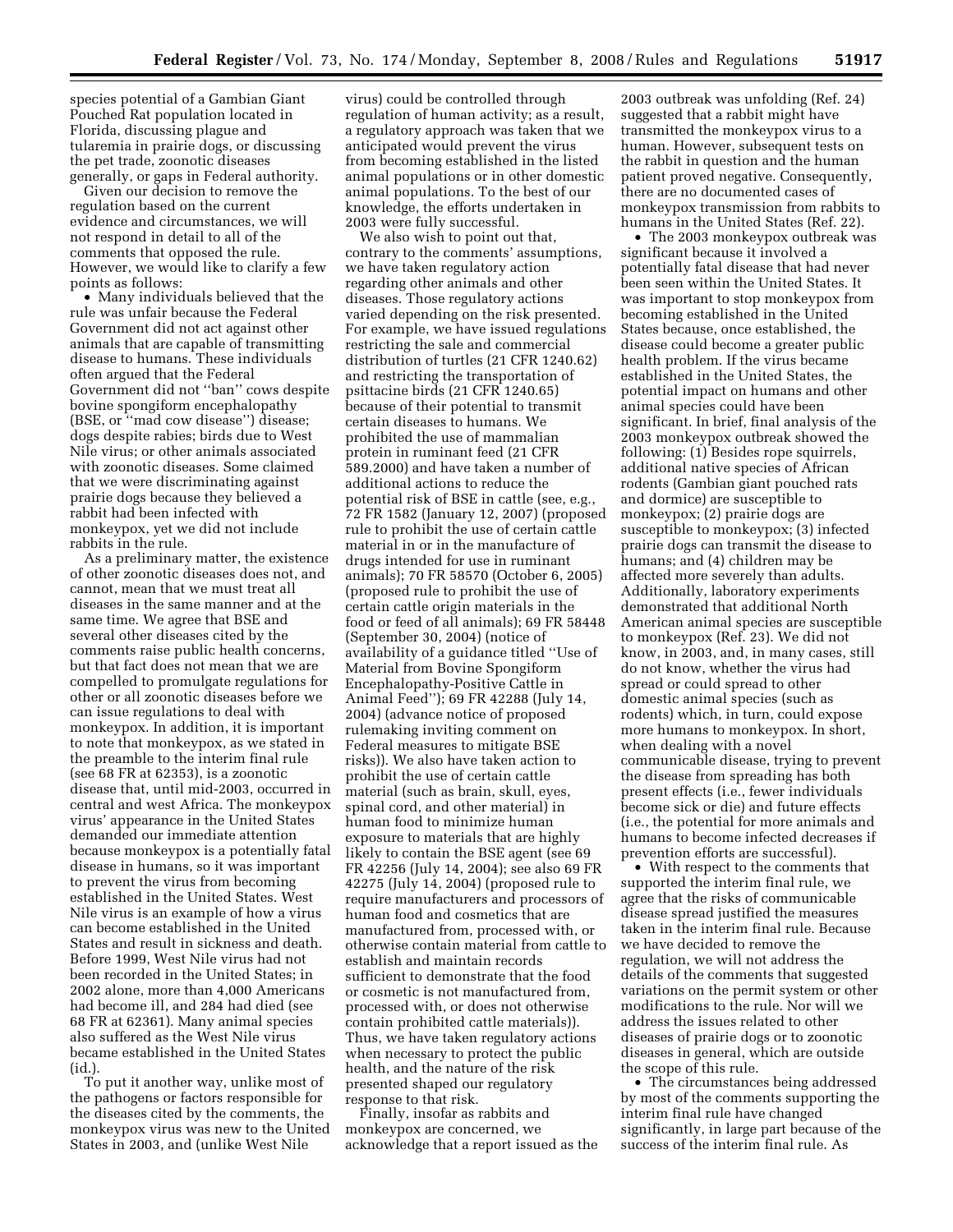discussed in section III.C above, the current evidence supports the conclusion that the risk of further infections from the monkeypox virus in the United States is low. Only one comment challenged the risk assessment that concluded that the current risk is low, but that comment did not challenge the authors' methodology. Instead, the comment expressed concern about future illegal importation of African rodents or legal importation of other animals that could be infected with monkeypox. Although we agree that the risk of future importations of animals infected with the monkeypox virus is not zero, we believe that the restrictions in 42 CFR 71.56 have been successful, and will continue to be successful, in keeping this risk low. Together, the measures taken by FDA and CDC under 21 CFR 1240.63 and 42 CFR 71.56 have successfully brought the risk of further human or animal monkeypox infection in the United States associated with the 2003 outbreak to its current low level. Based on the evidence, we believe that the risk will remain low in the absence of the measures in FDA's interim final rule. Under these circumstances, including the fact that CDC's interim final rule at 42 CFR 71.56 remains in effect, we have decided to remove 21 CFR 1240.63 in its entirety.

#### **V. Environmental Impact Analysis**

We have determined under 21 CFR 25.32(g) that this action is of a type that does not individually or cumulatively have a significant effect on the human environment. Therefore, neither an environmental assessment nor an environmental impact statement is required.

#### **VI. Analysis of Impacts**

We have examined the impacts of this regulatory action under Executive Order 12866 and the Regulatory Flexibility Act (5 U.S.C. 601–612), and the Unfunded Mandates Reform Act of 1995 (Public Law 104–4). Executive Order 12866 directs agencies to assess all costs and benefits of available regulatory alternatives and, when regulation is necessary, to select regulatory approaches that maximize net benefits (including potential economic, environmental, public health and safety, and other advantages; distributive impacts; and equity). We believe that the removal of the regulation is not a significant regulatory action under the Executive order.

The Regulatory Flexibility Act requires agencies to analyze regulatory options that would minimize any significant impact of a rule on small entities. Because the removal of FDA's

regulation would eliminate most of the small administrative costs imposed by the interim final rule, we certify that it will not have a significant economic impact on a substantial number of small entities.

Section 202(a) of the Unfunded Mandates Reform Act of 1995 requires that agencies prepare a written statement, which includes an assessment of anticipated costs and benefits, before publishing ''any rule that includes any Federal mandate that may result in the expenditure by State, local, and tribal governments, in the aggregate, or by the private sector, of \$100,000,000 or more (adjusted annually for inflation) in any one year.'' The current threshold after adjustment for inflation is \$127 million, using the most current (2006) Implicit Price Deflator for the Gross Domestic Product. We do not expect the removal of FDA's regulation to result in any 1-year expenditure that would meet or exceed this amount.

We issued a regulation on November 4, 2003, that modified existing restrictions on the import, capture, transport, sale, barter, exchange, distribution and release of African rodents, prairie dogs and certain other animals in order to prevent the spread of monkeypox. The decision to remove the regulation pertaining to domestic trade in prairie dogs and certain African rodents will eliminate most of the costs of the regulation to the extent that they have been realized.

In the interim final rule, we stated that incomplete data precluded us from developing quantitative estimates of the economic costs and benefits of the rule. The analysis of the rule, however, did contain a discussion about the sale of prairie dogs prior to and immediately after the June 11, 2003, administrative order banning the sale of these animals in order to reduce the spread of monkeypox. In effect, the analysis described the loss of the market for these pets that resulted from the earlier administrative order restricting their further distribution. The removal of the regulation would reopen the domestic market for pet prairie dogs, which prior to 2003 was estimated at about 30,000 animals per year with a retail value of about \$4.5 million. The domestic markets for certain African rodents would also be reopened, but the CDC restrictions on the importation of African rodents would remain in effect. Although we do not have data to estimate the size of these markets in 2003, the analysis in the interim final rule concluded that they would be fairly small.

The interim final rule also allowed for exemptions from the rule's restrictions on trade in these animals by requesting written permission from FDA. The analysis estimated that individuals requesting these exemptions would incur annual administrative costs ranging from about \$3,500 to \$6,500. FDA's administrative costs to process these requests each year were estimated at \$13,300. These administrative costs will be eliminated with the removal of FDA's regulation.

The analysis of the interim final rule also concluded that the regulation may have a significant impact on a substantial number of small entities, including trappers and distributors of prairie dogs, other small animal distributors, and retail pet stores. Most of these impacts will be negated with the removal of FDA's regulation.

### **VII. References**

The following references have been placed on display in the Division of Dockets Management (see **ADDRESSES**) and may be seen by interested persons between 9 a.m. and 4 p.m., Monday through Friday.

1. Khodakevich, L., Jezek, Z. and Messinger, D., ''Monkeypox Virus: Ecology and Public Health Significance,'' *Bulletin of the World Health Organization*, 66: 747–752 (1988). This reference identifies several species of squirrels as playing a major role as a reservoir for the monkeypox virus.

2. Centers for Disease Control and Prevention, ''Updated Interim Case Definition for Human Case of Monkeypox,'' dated July 2, 2003.

3. Centers for Disease Control and Prevention, ''Questions and Answers About Monkeypox,'' dated July 7, 2003.

4. Centers for Disease Control and Prevention, ''Update: Multistate Outbreak of Monkeypox—Illinois, Indiana, Kansas, Missouri, Ohio, and Wisconsin, 2003,'' *Morbidity and Mortality Weekly Report*, 52: 642–646 (July 11, 2003).

5. Reed, K. D. et al., ''The Detection of Monkeypox in Humans in the Western Hemisphere,'' *New England Journal of Medicine*, 350: 342–350 (January 22, 2004).

6. DiGiulio, D. B., and Eckburg, P. B., ''Human Monkeypox: An Emerging Zoonosis,'' *The Lancet—Infectious Diseases*  4: 15–25 (2004).

7. Centers for Disease Control and Prevention, ''Update: Multistate Outbreak of Monkeypox - Illinois, Indiana, Kansas, Missouri, Ohio, and Wisconsin, 2003,'' *Morbidity and Mortality Weekly Report*, 52: 561–564 (June 20, 2003).

8. Reynolds, G., ''Why Were Doctors Afraid to Treat Rebecca McLester?'' *New York Times Magazine*, section 6, page 32, column 1 (April 18, 2004) (available at *www.nytimes.com/2004/04/18/magazine/* 

*18MONKEYPOX.html*). 9. Huhn, G.D., et al., ''Clinical Characteristics of Human Monkeypox, and Risk Factors for Severe Disease,'' *Clinical Infectious Diseases* 41: 1742–1751 (2005).